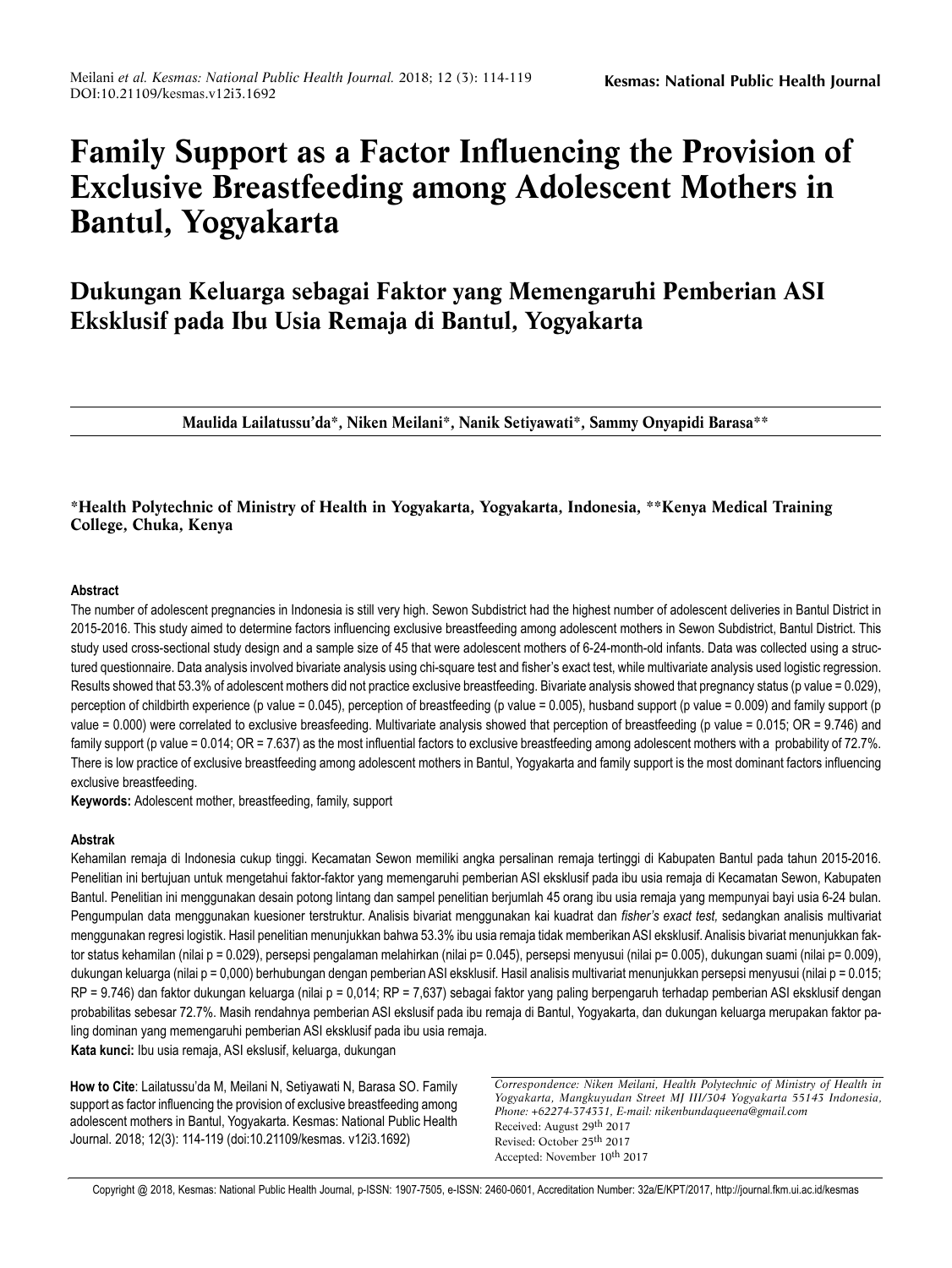## **Introduction**

The incidence of adolescent pregnancy is still very high. About 16 million adolescents give birth every year and an estimated three million girls aged 11-15 years undergo unsafe abortion.<sup>1</sup> Developing countries had a higher proportion of adolescent pregnancy than developed countries. Around 90% of adolescent pregnancies occur in developing countries. Indonesia ranks the fifth of the top ten countries with the greatest number of adolescent pregnancies in the world.2 Based on National Basic Health Research in 2013, about 0.02% pregnancies occured at the age of less than15 years and 1.97% at the age of 15-19 years. Pregnancy at the age of 15-19 years increased to 0.3% from the previous year.3

The high number of adolescent pregnancy would translate to the high rate of adolescent births. In 2015, the number of adolescent births increase to 1,078 from 930 in the preceding year.4 Of the 2015 births above, 33.7% (364 adolescent births) were recorded in Bantul District, Yogyakarta Province. If compared to the preceding year, there was more than 100% increase in number of adolescent mothers who gave birth in Bantul District.4 Further analysis indicated that Sewon Subdistrict in Bantul District had the highest number of adolescent births cumulatively from 2015 to 2016.5

Breastfeeding is a natural process that seems to have been adversely affected by the "modernization" of society. Though it is now widely accepted that breast milk is the best for the infant, it is also a well-known fact that exclusive breastfeeding rates in early infancy are still low. Human milk, or breast milk, is uniquely engineered for human infants, and the biologically 'natural' way to feed infant. Pregnancy and childbirth among adolescents often lead to health problems, such as late prenatal care initiation, poor prenatal health behaviors, lower breastfeeding initiation and duration rates, postpartum depression, and lower folic acid supplementation than adult women.<sup>6</sup> About 34.1% of adolescent mothers provide exclusive breastfeeding up to 3 months, lower than young women (20-24 years) at 46.3% and adult women ( $\geq$  25 years) at 53.3%.6 Studies suggest that adolescent mothers hardly practice exclusive breastfeeding despite its immense known benefits.7,8 Among other reasons, this is due to the fact that they are not ready to accept the new maternal roles.9 Other studies cited that it is also caused by the return to work after delivery, feeling that breast milk alone could not satisfy the infant and in some cases insufficient breast milk production by the mother.7 Several studies have shown that certain factors affect exclusive breastfeeding among adolescent mothers, such as family support and pregnancy planning.<sup>10,11</sup>

The aim of this study was to determine the factors that influencing the provision of exclusive breastfeeding among adolescent mothers using theoretical framework

from Green,12 that progressed predisposing factors and reinforcing factors as independent variables. Predisposing factors include level of education, occupation status, pregnancy status, maternal perception of childbirth experience and perceptions of breastfeeding. Reinforcing factors included the husband support and family support. Behavior studied was the behavior of mothers as regards exclusive breastfeeding.

#### **Method**

This study used cross-sectional design. The independent variables included level of education, occupation status, pregnancy status, maternal perception of childbirth experience, maternal perception of breastfeeding, husband support, and family support. The dependent variable was exclusive breastfeeding practice. Target population was the adolescent mothers aged younger than 19 years old according to the World Health Organization (WHO) criteria for adolescents with infants aged 6-24 months in Sewon Subdistrict, Bantul District, Yogyakarta Province, Indonesia. The inclusion criteria were primiparous mothers, mother's consent by signing the informed consent, bound in marriage and residing in Sewon Subdistrict. The calculation of sample size used Lemeshow for hypothesis of two proportions depending on previous study with  $OR=1.81$ ,  $P1= 0.489$ ,  $P2= 0.27$ , thus giving a minimum sample size of 39 respondents. The sample size for this study was 45 respondents. Sewon Subdistrict has four villages. Therefore, to obtain the 45 adolescent mothers, this study applied proportional sampling technique thus obtaining 8, 11, 15 and 11 respondents from Timbulharjo, Pendowoharjo, Bangunharjo and Panggungharjo Villages respectively. This study was conducted in April to May 2017 with ethical approval from Ethical Commission of Health Research, Yogyakarta Health Polytechnic of Health Ministry No.LB.01.01/KE-02/XXVIII/678/2017. Maternal perception of childbirth experience, maternal perception of breastfeeding, husband support, and family support were categorized based on data distribution. The result of normality data on four variables was normal, so those variables were categorized by the mean limits. The categories were positive/support if score greater than or equal to mean and negative/less support if the score less than mean. The analysis technique used included univariate analysis, bivariate with chi-square test and multivariate logistic regression.

## **Results**

Respondents of this study were mothers aged 17-19 years with 6-24-month-old infants. The univariate analysis is presented in Table 1.

Based on univariate analysis, the percentage of mothers who did practice exclusive breastfeeding was 53.3%.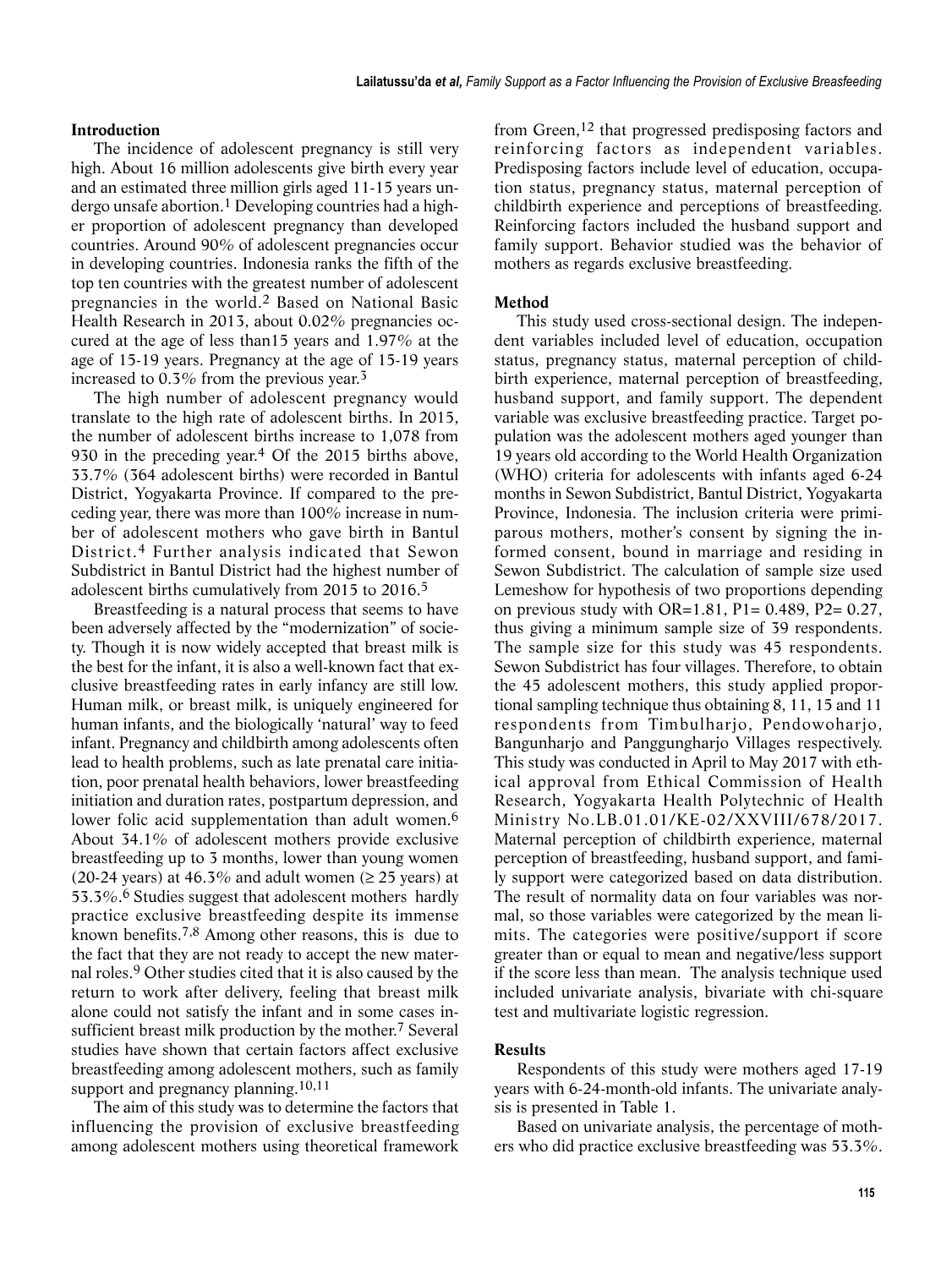| <b>Characteristics</b>                       | Category      | $\mathbf n$ | $\%$     |  |
|----------------------------------------------|---------------|-------------|----------|--|
| Breastfeeding practice                       | Not exclusive | 24          | 53.3     |  |
|                                              | Exclusive     | 21          | 46.7     |  |
| Education level                              | Elementary    | 40          | 88.9     |  |
|                                              | Secondary     | 27          | 60       |  |
|                                              | High          | $\Omega$    | $\Omega$ |  |
| Occupation status                            | Unemployed    | 40          | 88.9     |  |
|                                              | Employed      | 5           | 11 1     |  |
| Pregnancy status                             | Unwanted      | 11          | 24.4     |  |
|                                              | Wanted        | 34          | 75.6     |  |
| Maternal perception of childbirth experience | Negative      | 20          | 44.4     |  |
|                                              | Positive      | 25          | 55.6     |  |
| Maternal perception of breastfeeding         | Negative      | 23          | 51.1     |  |
|                                              | Positive      | 22          | 48.9     |  |
| Husband support                              | Less support  | 20          | 44.4     |  |
|                                              | Support       | 25          | 55.6     |  |
| Family support                               | Less support  | 24          | 53.3     |  |
|                                              | Support       | 21          | 46.7     |  |
|                                              |               |             |          |  |

|  | Table 1. Univariate Analysis |  |
|--|------------------------------|--|
|  |                              |  |

Notes:

 $n =$  Number of samples,  $\%$  = Percentage

| Table 2. Bivariate Analysis |  |
|-----------------------------|--|
|-----------------------------|--|

|                                              |              | <b>Breastfeeding Practice</b> |               |           |               |         |  |
|----------------------------------------------|--------------|-------------------------------|---------------|-----------|---------------|---------|--|
| <b>Variable</b>                              | Category     | Non-exclusive                 |               | Exclusive |               | p Value |  |
|                                              |              | $n = 24$                      | $\frac{O}{O}$ | $n = 21$  | $\frac{1}{2}$ |         |  |
| <b>Education</b> level                       | Elementary   | 12                            | 66.7          | 6         | 33.3          | 0.143   |  |
|                                              | Secondary    | 12                            | 44.4          | 15        | 55.6          |         |  |
| Employment status                            | Employed     | 4                             | 80            | 1         | 20            | 0.352   |  |
|                                              | Unemployed   | 20                            | 50            | 20        | 50            |         |  |
| Pregnancy status                             | Unwanted     | 9                             | 81.8          | 2         | 18.2          | 0.029   |  |
|                                              | Wanted       | 15                            | 44.1          | 19        | 55.9          |         |  |
| Maternal perception of childbirth experience | Negative     | 14                            | 70            | 6         | 30            | 0.045   |  |
|                                              | Positive     | 10                            | 40            | 15        | 60            |         |  |
| Maternal perceptions of breastfeeding        | Negative     | 17                            | 73.9          | 6         | 26.1          | 0.005   |  |
|                                              | Positive     | 7                             | 31.8          | 15        | 68.2          |         |  |
| Husband support                              | Less Support | 15                            | 75            | 5         | 25            | 0.009   |  |
|                                              | Support      | 19                            | 36            | 16        | 64            |         |  |
| Family support                               | Less Support | 19                            | 79.2          | 5         | 20.8          | 0.000   |  |
|                                              | Support      | 5                             | 23.8          | 16        | 76.2          |         |  |

Notes:

 $n =$  Number of samples,  $\%$  = Percentage

The majority (60%) of respondents in this study had completed secondary education, about 88.9% did not work, and 75.6% had planned their pregnancies. About 55.6% of respondents had a positive perception of childbirth experience, while  $51.1\%$  of respondents had a negative perception of breastfeeding. About 55.6% of respondents felt that they received good supports from their husband and 53.3% of respondents felt the lack of support from their family.

Shown in the Table 2, education level did not influence the practice of exclusive breastfeeding among adolescent mothers ( $p$  value = 0.143). Most of adolescent mothers with elementary education level did not breastfeed exclusively (66.7%). Occupation status also was not statistically associated with exclusive breastfeeding in adolescent mothers (p value =  $0.352$ ). About 80% of working mothers did not breastfeed exclusively.

Pregnancy status was related to exclusive breastfeeding in adolescent mothers ( $p$  value = 0.029). Majority (81.8%) of mothers with unwanted pregnancies did not practice exclusive breastfeeding.

Exclusive breastfeeding among adolescent mothers was related to maternal perception of childbirth experience (p value =  $0.045$ ). As many as 7 in 10 mothers who had a negative perception of childbirth experience did not practice exclusive breastfeeding.

Maternal perception of breastfeeding was related to maternal behavior to provide exclusive breastfeeding (p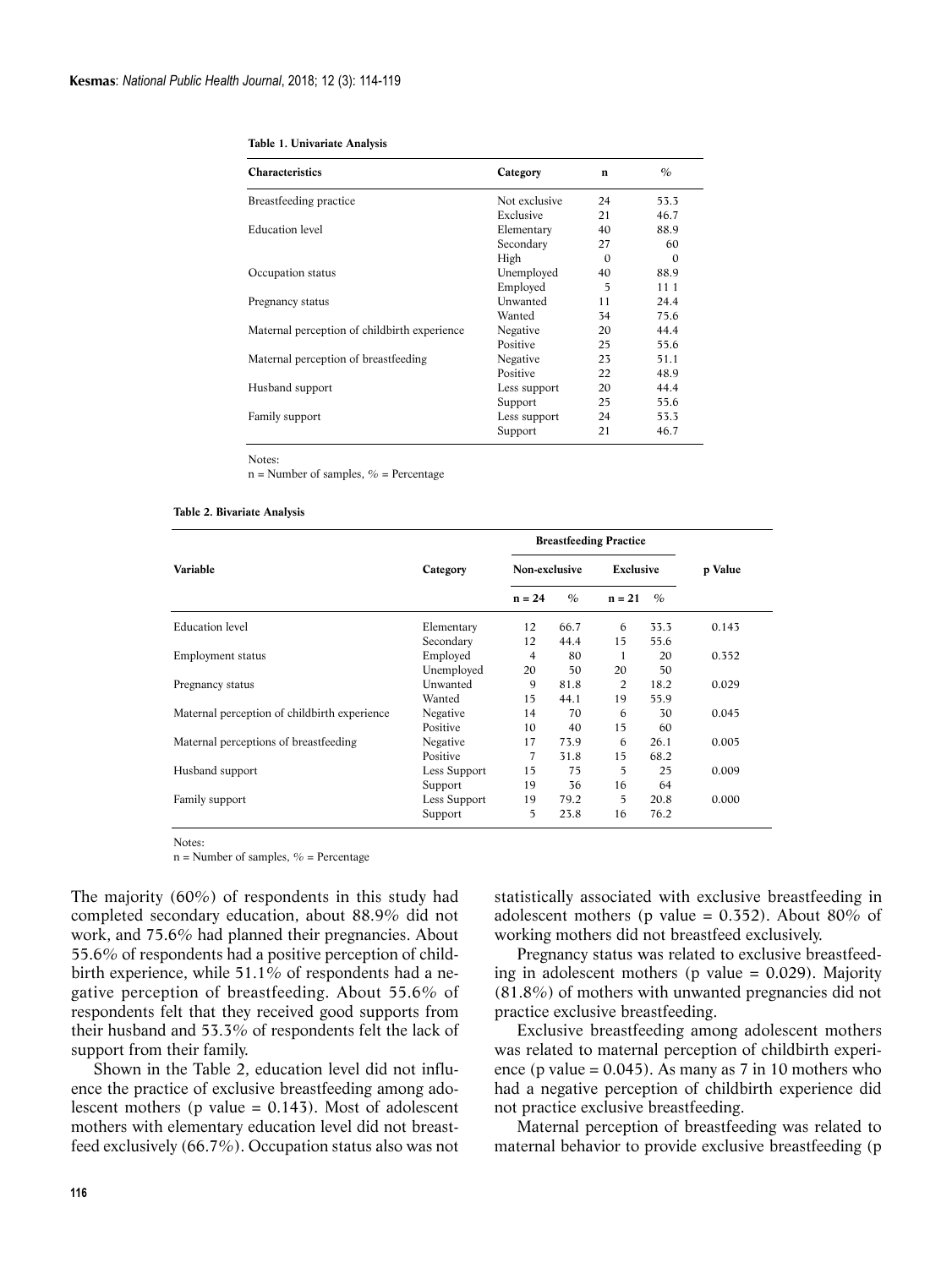| Variable                                               | ß              | Wald           | Df | Sig.           | Exp(B)         | $(95\% \text{ CI})$                                          |
|--------------------------------------------------------|----------------|----------------|----|----------------|----------------|--------------------------------------------------------------|
| Maternal perception of breastfeeding<br>Family support | 2.277<br>2.033 | 5.949<br>5.995 |    | 0.015<br>0.014 | 9.746<br>7.637 | $(1.564 \text{ to } 60.727)$<br>$(1.500 \text{ to } 38.877)$ |
| Constant                                               | $-3.324$       | 9.641          |    | 0.002          | 0.036          |                                                              |

**Table 3. Factors Influencing Exclusive Breastfeeding Practice**

Notes:

Df = Degree of freedom, Sig = Significant, CI= Control Interval

value  $= 0.005$ ). Mothers with negative perception of breastfeeding were evidently not practicing exclusive breastfeeding (73.9%).

In this study, husband support was one of the factors influencing exclusive breastfeeding practice among adolescent mothers ( $p$  value = 0.009). The majority of mothers who received less support from their husbands did not practice exclusive breastfeeding (75%). Similarly, most mothers who received less support from their families did not practice exclusive breastfeeding (79.2%). Family support was strongly associated with exclusive breastfeeding in adolescent mothers ( $p$  value = 0.000).

Table 3 shows that respondents with good perception of breastfeeding were 9.75 times more likely to exclusively breastfeed their infants than mothers with negative perception of breastfeeding. Further, adolescent mothers who received good support from their family about breastfeeding were 7.64 times more likely to exclusively breastfeed their infants than those who felt they received less family support in breastfeeding. Regarding personal perceptions of breastfeeding, adolescent mothers with positive perception of breastfeeding and received good family support had 72.2% probability to provide exclusive breastfeeding.

## **Discussion**

The results of this study indicated that over half (53.3%) of adolescent mothers interviewed did not practice exclusive breastfeeding in Sewon Subdistrict and only 46.7%. Although Sewon Subdistrict seems to be doing well in terms of exclusive breastfeeding (46.7%) if compared to national estimates (38%), the proportion was way below the Special Region of Yogyakarta Province estimates which stands at 71.62% and still lower than those of the larger Bantul District.<sup>3,4</sup> These low numbers of exclusive breastfeeding in Sewon Subdistrict could be attributed to the fact that the adolescent mothers are still in the process of formation of body image and sexual identity and they may not be ready to accept a new role as a mother.9,13

The results of the bivariate analysis in this study showed that education level and employment status were not associated with exclusive breastfeeding among adolescent mothers. Working mothers often face the challenge of not being able to stay at home longer after their maternity leave to take care of the infant including exclusive breastfeeding.14 There are several possibilities for them even if all respondents had primary education up to secondary level, but 51.1% said strongly agree that they feel comfortable and happy while caring her infant.

This study has demonstrated several factors related to exclusive breastfeeding among adolescent mothers, which include pregnancy status (wanted or unwanted), maternal perception of childbirth experience, the maternal perception of breastfeeding, husband support, and family support. These results are consistent with several studies that found several reasons and factors influencing adolescent mothers in providing exclusive breastfeeding to their infants, such as feelings that breast milk alone cannot satisfy the infant, feelings that there have inadequate breast milk supply, family support issues, and whether or not the pregnancy was planned.<sup>7,10,11</sup>

Pregnancy status has been associated with exclusive breastfeeding in adolescent mothers. Mothers with wanted pregnancies had a higher likelihood of breastfeeding exclusively. This is because women who have planned for the pregnancy are often more prepared to care of the infant, including the commitment to breastfeed after birth.15

According to Robbin,16 a person's perception is the process of organizing and interpreting the sensations felt with the aim to give meaning to the environment. Perception is one of predisposing factors that influence a person's behavior.12 Maternal perception of childbirth experience is associated with exclusive breastfeeding.17 According to Mercer,<sup>18</sup> the maternal perception of childbirth experience is one of variables that affect maternal role attainment after birth. Childbirth experience is unforgettable for most women. A good experience will often strengthen confidence in the mother, while a bad one will affect the mother's feelings to escape and possibly refuse to breastfeed the infant.19 Qualitatively, this study has also unearthed further insights into the image of an adolescent mother's perception of childbirth experience. Most of mothers have negative perception of the birth experience and respondents claimed to often feel tired during labor. Some said they did not have a pleasant experience at the time of labor, while others still felt scared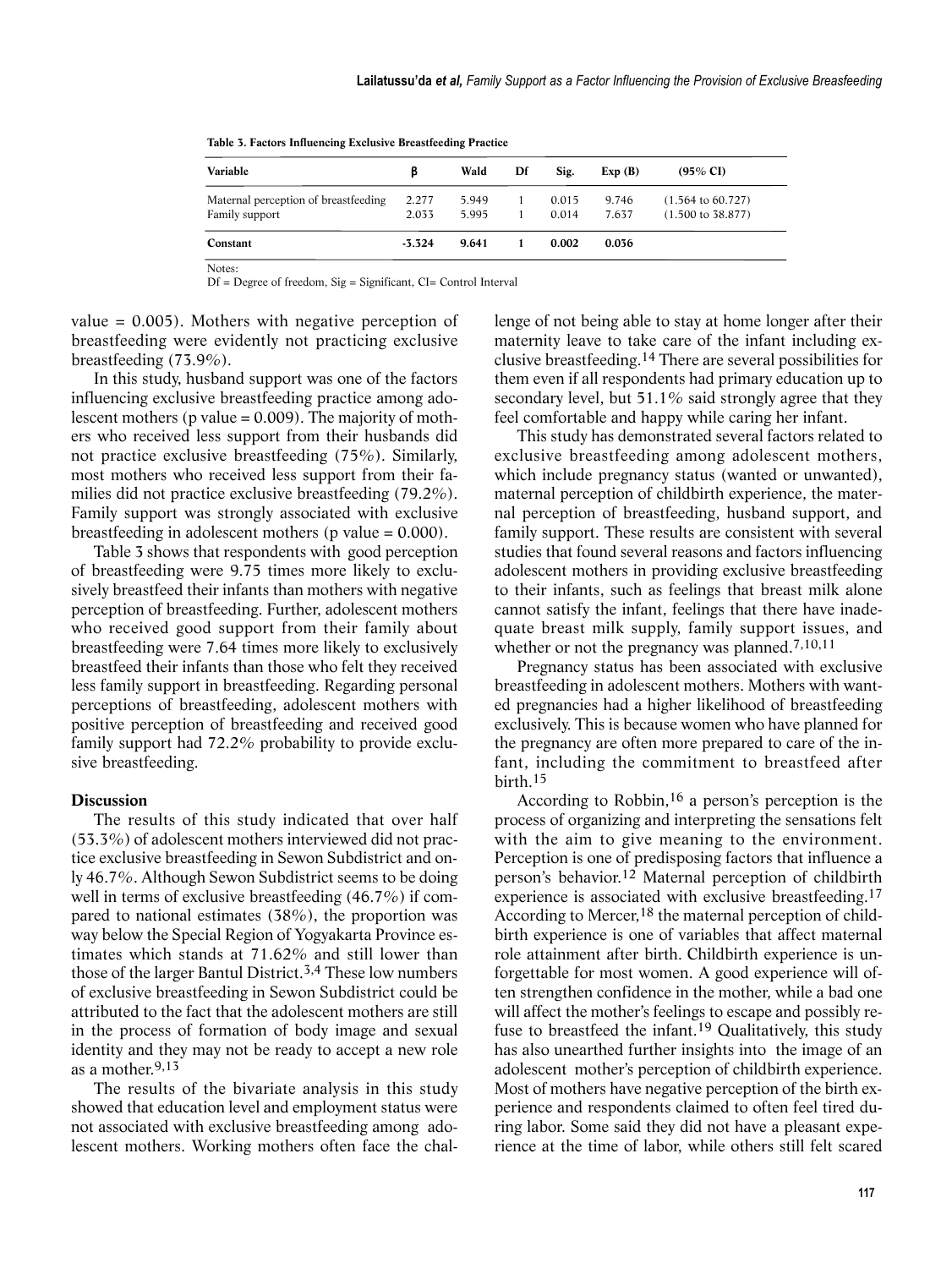when they recalled the pain of labor and generally concluded that childbirth was a painful process.

Some perceptions of breastfeeding expressed by adolescent mothers in this study include feelings that an adolescent mother is unable to provide exclusive breastfeeding for 6 months, there was insufficient milk production, and feeling embarrassed when one had to breastfeed her infant. This is consistent with findings found elsewhere and the perceptions are considered barriers to exclusive breastfeeding. 7,20,21 They are barriers because these perceptions affect the mother's decision to provide exclusive breastfeeding to her infant, also considering the fact that about 80% to 90% of milk production is actually determined by the mother's emotional state associated with maternal oxytocin reflex in the forms of thoughts, feelings, and sensations whereby if it increases, it facilitates the excretion of breast milk.22

According to Mercer,18 social support is one of the variables that influence the achievement of the mother's role. The social support is the support given by the people closest to the mother, such as her husband and family, including informative support, assessment, physical, and emotional. In this study, social support of both husband and family has been shown to be associated with exclusive breastfeeding. This implies that fundamentally, breastfeeding is not a reserved exercise for only mother and infant, but also an important process which the father and family have a role to play in.

The association demonstrated by this study between exclusive breastfeeding and husband support is consistent with a study by Ramadani and Hadi23 ,which showed that the husband support associated with exclusive breastfeeding. The support adolescent mothers get from their husbands vary and the mothers attach some importance to various actions by those who are close to them and interpret them as necessary. For instance, most respondents reported that they had received good support from their husbands, for example, their husband did not accompany during labor, never to find information about the benefits of breastfeeding for mothers and infants and did not get a right way explanation from her husband about breastfeeding, did not give praise when the mother was feeding her infant, and let the mother care of the baby alone when the infant awakened at night. This is major concern in this study because the husband support tends to influence the success of exclusive breastfeeding since in many cases it affects the mother's decision to breastfeed and her emotional condition which often inadvertently affects milk production.22

Beside the husband support, the family has an important role, especially for adolescent mothers. The main function of the family as proposed by Friedman,  $24$  is to play the role of providing the affective function, psychosocial care of each other, show love, ensure mutual acceptance as well as support. An adolescent mother who feels they have good family support in their new role of being a mother, tend to feel more receptive and able to adapt better. As disclosed by Friedman,<sup>24</sup> that the positive impact of family support is to increase one's ability to adapt to the events in his life. This study found that respondents whoever found the following deficits as far as family support was concerned that were lack of effort by the family members to search for information about benefits of exclusive breastfeeding for both mother and infant, lack of praise for the mother after she had breastfeed the infant, and inadequate support when the infant woke up at night and she had to care of the infant all alone. There were some evidences that comparatively, experiences of adolescent mothers in breastfeeding were not much different from adult mothers. Rather what distinguishes adolescent mother from adult mothers in breastfeeding practices is the fact that adolescent mothers need more social support, especially from families.20

There were three matters affecting breastfeeding among adolescent mothers, such as maternal perception of the benefits of breast milk, maternal perception of problems of breastfeeding, and support from influential people.20 Being an adolescent mother is certainly not easy. This often creates a conflict between adolescent developmental tasks and parental duties. Therefore, young people need the support of those closest especially families in order to help in achieving the maternal role, one of which is practicing exclusive breastfeeding which has immense benefits to the infant as well as the mother.25

### **Conclusion**

Among adolescent mothers of infants aged 6-24 months in Sewon Subdistrict, Special Region of Yogyakarta, this study finds the exclusive breastfeeding low compared to the entire district. This has been found to be associated with several factors. These factors include pregnancy status, i.e. whether wanted on unwanted, maternal perception of childbirth experience, the maternal perceptions of breastfeeding itself, husband support, and family support. Of these factors, family support is the most significant determinant that influences exclusive breastfeeding practice among adolescent mothers.

### **Recommendation**

From the findings, first, government and other related stakeholders should promote family planning to reduce unwanted pregnancies which tends to negatively impact exclusive breastfeeding. Second, more awareness programs especially at the antenatal clinic level should be improved among adolescent mothers to not only offer them psychological support, but also address some of the perceptions which tend to negate the practice and bene